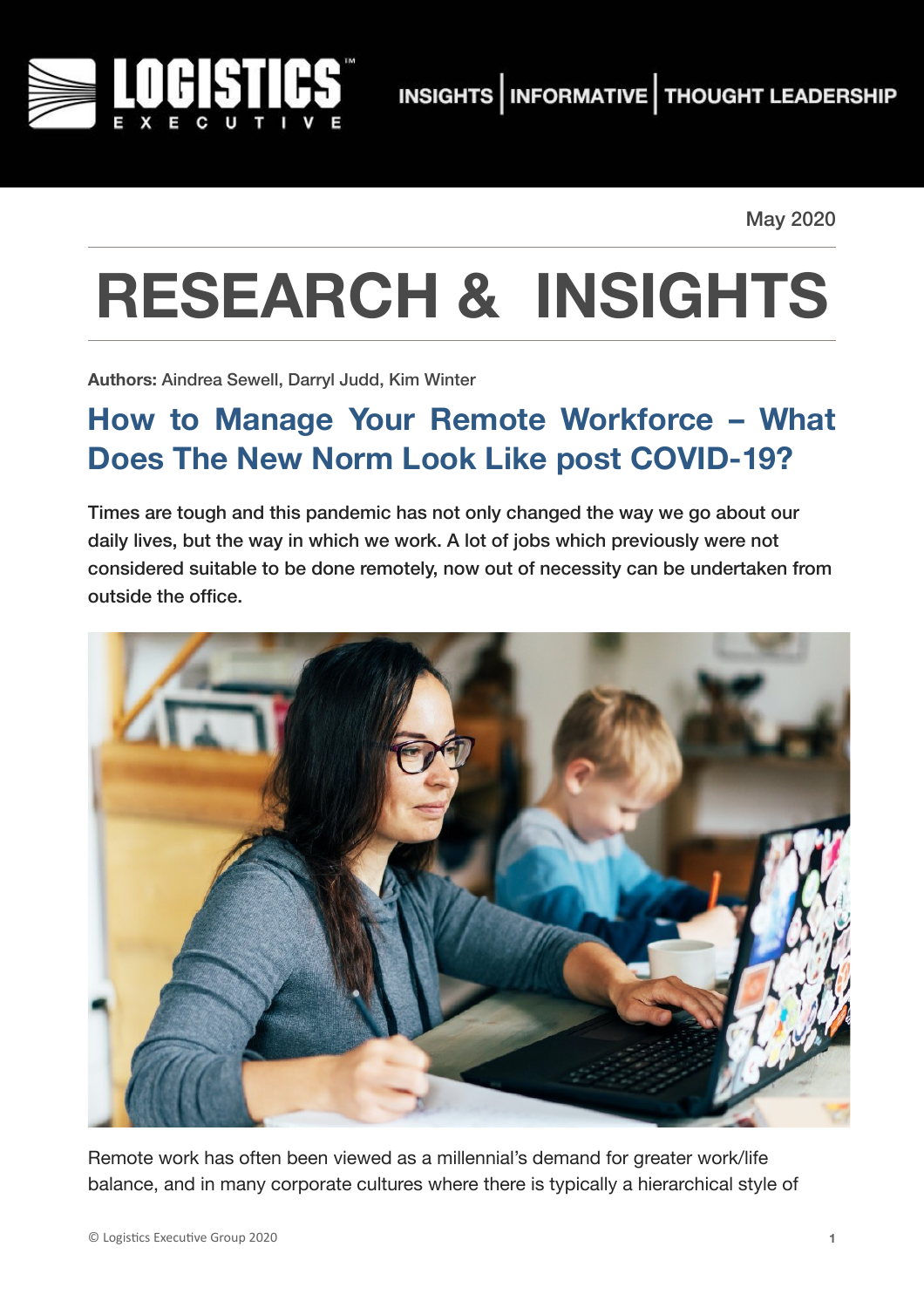## **"COVID-19 has shattered many of the myths associated remote working"**

leadership, it was a pipe dream. Now COVID-19 has given organisations no choice but to implement remote work and to make it work for them.

What COVID-19 has done is to shatter many myths associated with remote work such as laziness, need for supervision or an abundance of distractions. A key argument against allowing for remote work has been communication effectiveness, but now COVID-19 has

overcome many of the myths surrounding perceived remote communication issues. IT departments that have previously struggled to get system upgrades signed off or properly implemented, are now able to integrate their technology with less resistance from both the management and employees. An increasing number of organisations have been forced to adopt new tools and systems in order to have their business adapt to the current situation.

According to a new survey from research firm Gartner of 317 CFOs and Finance leaders on March 30, 2020, 74% of companies will move at least 5% of their previously on-site

workforce to permanently remote positions post-COVID 19. The survey results showed that only 26% of companies planned to make a permanent shift.

One of the big shifts that we will notice as we move forward and towards the new norm will be a cultural change in terms of the way in which many companies manage their teams, from which there will be a learning curve as to how teams are most effective when they work remotely. Organisations will be forced to ensure that employees have the

**8% 15% 23% 30%** 2% 4% 17% 25% 26% 27%

**0%** 0% Remote Up to 5% Up to 10% Up to 20% Up to 50% More than 50%

right tools at their disposal, whether that be hardware, software or open data and that they have all the right systems in place. This cultural change also means that companies need to have the right people, with the right behavioural traits on their teams at both a line and managerial level.

Alongside this cultural change, there will no longer be a need for the compliance-driven, autocratic or hierarchical management styles that were in place in some organisations before the virus outbreak. Our clients are increasingly throwing these types of management styles out the window in favour of more objective and outcome directed styles. Business leaders have become less interested in how an employee completes a

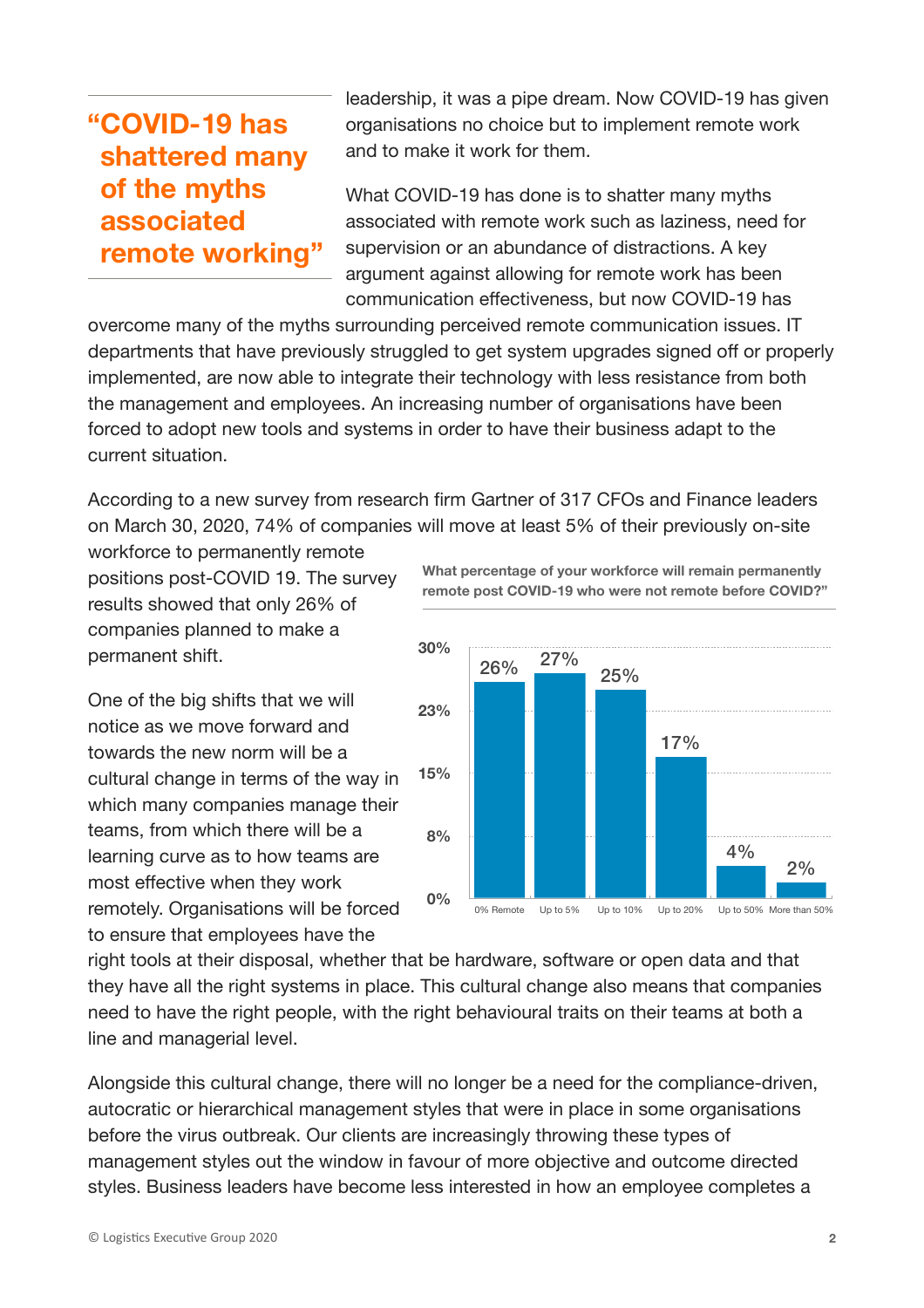task and how much time they spend doing it and are now solely focused on ensuring the outcome is achieved on time meeting quality standards.

In reference to other global events such as 9/11 or the Global Financial Crisis, we see that short term measures taken in response to global crises such as this, tend to have a lasting effect on how organisations drive their businesses forward. COVID-19 is nothing short of a huge disruption to the way in which businesses operate. Organisations had no choice in this shift. However, what we are seeing in the marketplace and through our clients are the following likelihoods:

- *• Communication will no longer be a major issue. Organisations have had to adopt new tools and systems to face this current period and are not likely to throw them out once the we resume the new norm.*
- *• There will be a flattening out of some hierarchical structures as more employees have access to open data.*
- *• We will see more Flexi working arrangements.*
- *• We will see less reluctance or barriers to working remotely.*



- *• Organisations will have smaller offices configured with more free workspace rather than allocated desks for individuals.*
- *• Talent will be more widespread across different locations/geographies.*
- *• Management styles will tend to become outcome rather than process driven.*

Organisations that fail to embrace these new norms and address them as priorities will lose their competitiveness in the marketplace. The efficiency with which they operate relative to their competitors will be significantly tested as will the ways in which they attract talent and the quality of the talent that will be available to them. These are some of the consequences that we are seeing in the marketplace and are currently working with our clients to help mitigate these risks, develop and execute their new strategies.

The lessons that many companies have been forced to learn throughout this period have hopefully given them the confidence needed to continue having their employees work remotely where practical and will now start to reflect in their thinking, actions and decision making going forward.